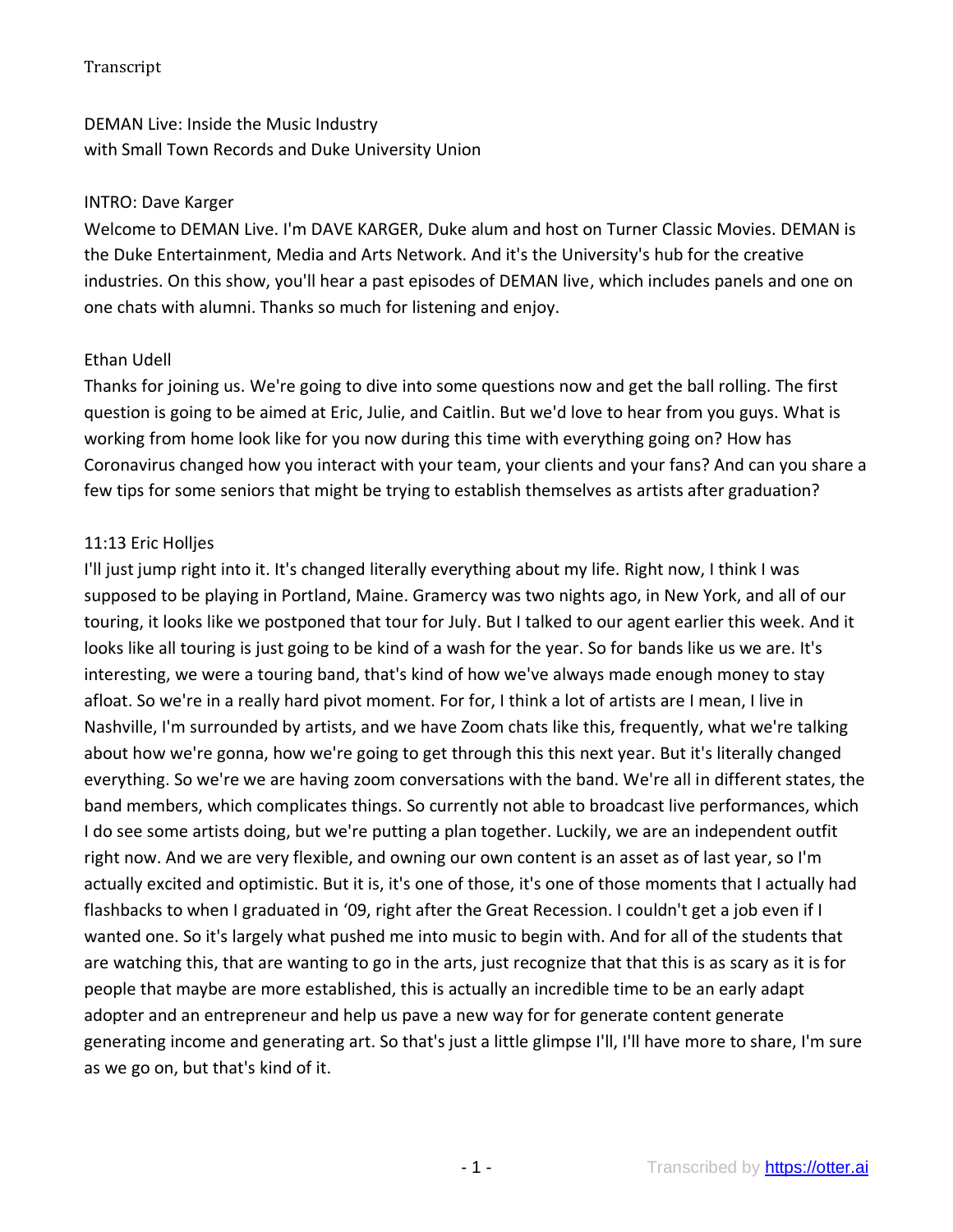# 13:40 Julie Williams

Yeah, as someone who just graduated last year, and was just feeling like I was starting to get my toes in the water in Nashville, it's definitely been tough to have everything put on pause, all the gigs paused and everything. And I think my tip for any seniors that are going into this time now is to use this time to learn all of those things that you've always said that you wanted to learn as a musician, like learning logic, Pro Tools, being able to make your own demos, because I'm finding now that when, you know, I'm doing songwriting sessions before when I would go to x person's house to record a demo. Now, that's not happening anymore. So it's always been on my bucket list to learn all these things and be able to use Final Cut Pro and record yourself and all this time. So I think in this period where everyone's pause, if you can get these tools and master them, when, when we're in this time and we come out of it, you'll be so much farther ahead than other folks. And that's what I'm trying to do now. And that would be my advice for for any seniors or others who are wondering what to do during this time.

# 14:50 Kaitlin Gladney

Going off what Eric and Julie said things are really different now, I mean, than they were a month ago and they're looking to stay different for a long time. So as my business is split between artists management or management in music photography. So like Eric was saying with touring being off the books for the rest of the year, it's looking like that component of the business has changed pretty dramatically, where we're looking for creative new ways to get photo opportunities, both as a photographer looking to get the work. And then as manager, we're looking to get the visual assets for clients. So work has become very much a work from home type of thing. We're looking for some of the artists that I work with that doing some creative photoshoots, using the digital tools available to us. So doing shoots over FaceTime and over zoom and getting results that way, which will be a little bit different than your traditional promo shoot. But we're hoping to work within the times to do that.

For me, working from home from the management side. I mean, like everyone else, our communication has moved entirely digitally. So coordinating with the different members of the artists teams, is a lot of phone calls, a lot of zoom, a lot of email, a lot of pivoting plans to move to this more increasingly in a fully digital world that we're looking at. As far as tips for seniors looking to establish themselves, I think, now, like Julie said, is a great time to master skills that you had been looking to expand upon, that'll be really valuable. It's also as an independent artist a great time, because you own all your content, you own all of your assets. And so you're going to be in full control of everything that you're releasing. And because you're in full control of that content calendar, you're able to maximize your revenue streams, and you're able to generate a little bit more than you might if you were further down the road and you were say recouping an album and own expenses to your label.

#### 16:54 Mitra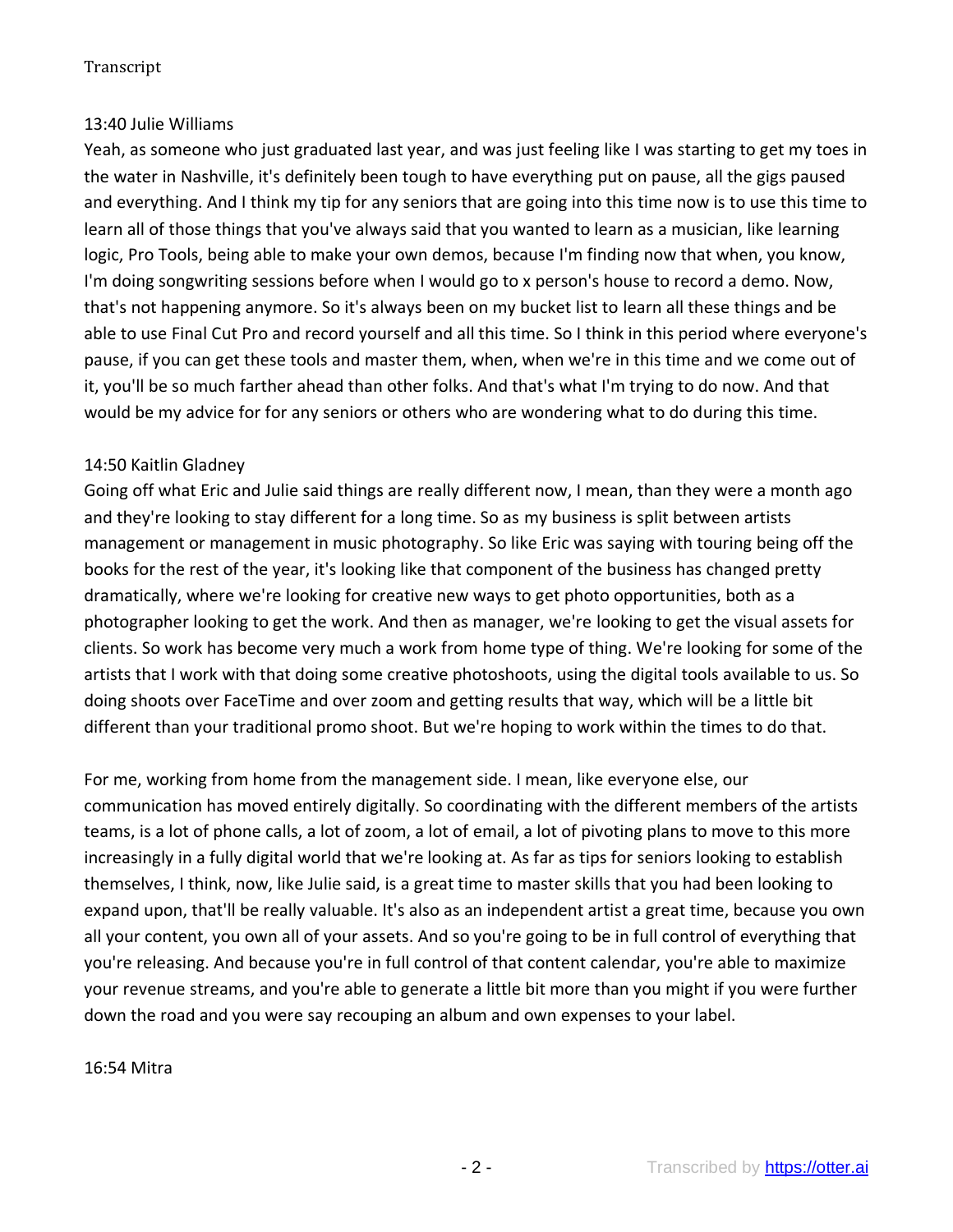Awesome, thank you all for those answers. Our next question is going to be aimed towards Mary and Jessica. And we go on to kind of talk about the power of music to help people and ask what is the power of music as a catalyst for social impact? How do you and your organization prioritize this as a goal?

# 17:15 Mary Jurey

Okay, I'll go first, Jessica, I guess? Um, well, I mean, I would say that music always has social impact. So I don't know if that has entirely changed. But, yes, I mean, I think people are looking to music more and more as something to help them through this timeframe. You know, we just put out a record by an Irish artist, and it's just beautiful music. And, you know, there was a lot of questioning about whether or not we were going to stick to our release schedule, or whether we were going to push anything. And we generally found from both the artists and really the public that people want music. So, you know, they, they want new music to they want to hear it. And like in, in this instance, with her name's Lisa Lamb. You know, so many people have now commented, you know, saying, Thank you so much for putting this record out, it's really soothing me during this time, this music is great for right now, you know, we're so happy to have it.

So it just has really reinforced that, you know, we made the right decision in putting in putting the music out and continuing to put the music out. So, I mean, I can understand from some of the major labels, why they are pushing things, but, you know, from our perspective, from my label, we have not moved any release dates. So, you know, we're sticking to our schedule. And so I you know, I mean, I think you guys probably inherently all know that, but, you know, music really leads the way in lots of times like this, you know, people look to the musical artists to, to, you know, lift their spirits or, you know, give them something to maybe even distract them. And, you know, I find that that is being shown through the release of our music on our labels.

# 19:08 Jessica Shaw

Yeah, I can add on to that. And obviously, my area of the business is very specific. And I'll turn back to that, but just on that topic of, you know, the question of whether or not to be releasing music right now, and what music can do for people in this situation. I know that that's, we don't need to be that specific here. But we have found overall at Sony, you know, people really responding to certain songs like we right now we're seeing a lot of momentum with a song that we put out on Arista in October, I believe by an up and coming artist named JP Saxe. The song was called the if the world was ending course it was written long before there was any, you know, knowledge of well, where we would be at this point in our as a global community by It's obviously responding people have found a song and are really reacting to it. And it's incredible to see. You know, the song that was, has been out for several months, people are finding it and really, you know, seeing that they can relate to the message right now and look it up, if you haven't heard it, it's a beautiful song.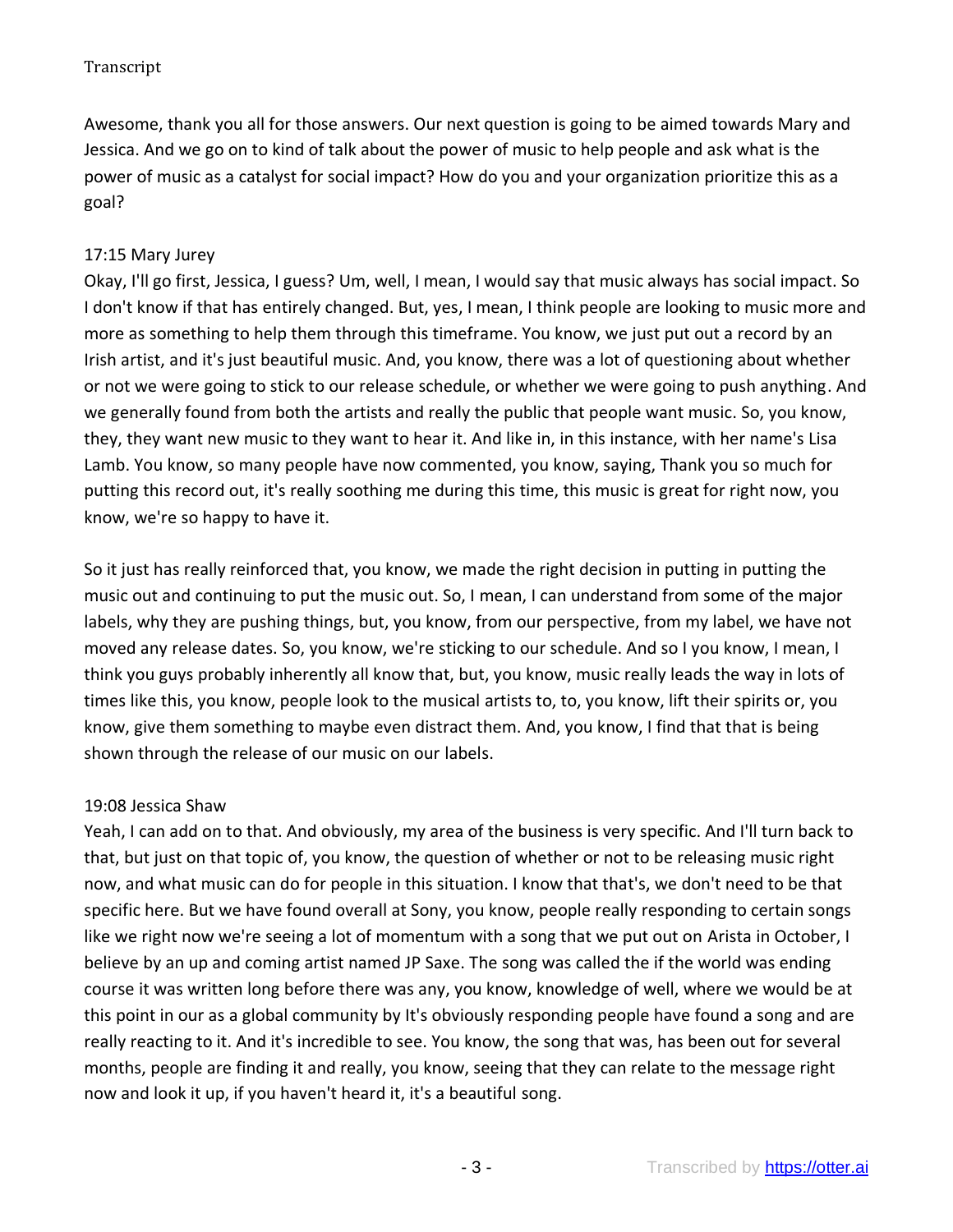And then in the spirit of whether to delay a release, or put something out, we have, we do have a lot of releases that are being pushed, but we had Fiona Apple who has an album that was supposed to be coming out later. And she just said, you know, we'd want to put it out now. And it's been amazing to see the reaction. And response to that, which just came out on Friday, if you haven't listened to that, and the entire work is incredible. So, you know, in this time, especially you can see people really are looking to music to kind of try to understand what we're going through. On a broader level. Music is, is a catalyst for social impact, um, in the work I do, I work with brands, primarily. And, you know, we often do have brands trying to put out social messages. And a lot of what we do is, you know, aligning our artists and songs with whatever messages that the brand's put out in their commercials, but those are often, you know, with a purpose and a cause. And just this year, we had, for example, we had a randomly Beyonce, double whammy, where we had her song countdown in the Google Black History Month commercial, and then had Flawless in the Apple International Women's Month spot. So, you know, it's their brands they whether or not you think that's the way to be sending these messages out. That's your decision to make, but but you know, the uses of music are really powerful. And they both brands really felt so strongly about having Beyonce as an artist or their her song as the catalyst for their message. And I think they were really effective.

### 22:01 Ethan Udell

Awesome, thank you both for your insight there. Our next question is going to be aimed at Ethan and Tim. And I know that you both have worked a variety of different roles, some related to the music business, and some not. But I'd love to hear from you both what drew you to ultimately pursue a direction in the entertainment field that you did? And how does it compare to some of your roles that you've worked in, in other industries.

# 22:27 Ethan Schiffres

So I've had experience on both the company slash corporate side and then also on the talent side, and more independent side. My first job out of Duke I worked for Sony, but I wasn't doing anything fun like like Jessica's doing. I was in sales, doing compilation albums and non traditional retail. So things like putting a Dave Matthews album in Starbucks, or doing a sales plan for country love songs of the 1980s or Monsters of Rock, which you may remember those infomercials. So I was only there for about six months. And then I left to go into Artist Management working for a company called Red Light management, which at the time was a small independent management company now it's grown into one of the biggest in the country. And I found myself liking working on the talent side better than on the company side. I think primarily because I live by like living vicariously through my clients that I knew I wasn't talented enough to be an artist myself, although that didn't stop me from playing shows that the Armadillo Grill in the Bryan Center, which I think now is the loop back when it was a concert venue. But I knew I could never like Eric be a professional musician.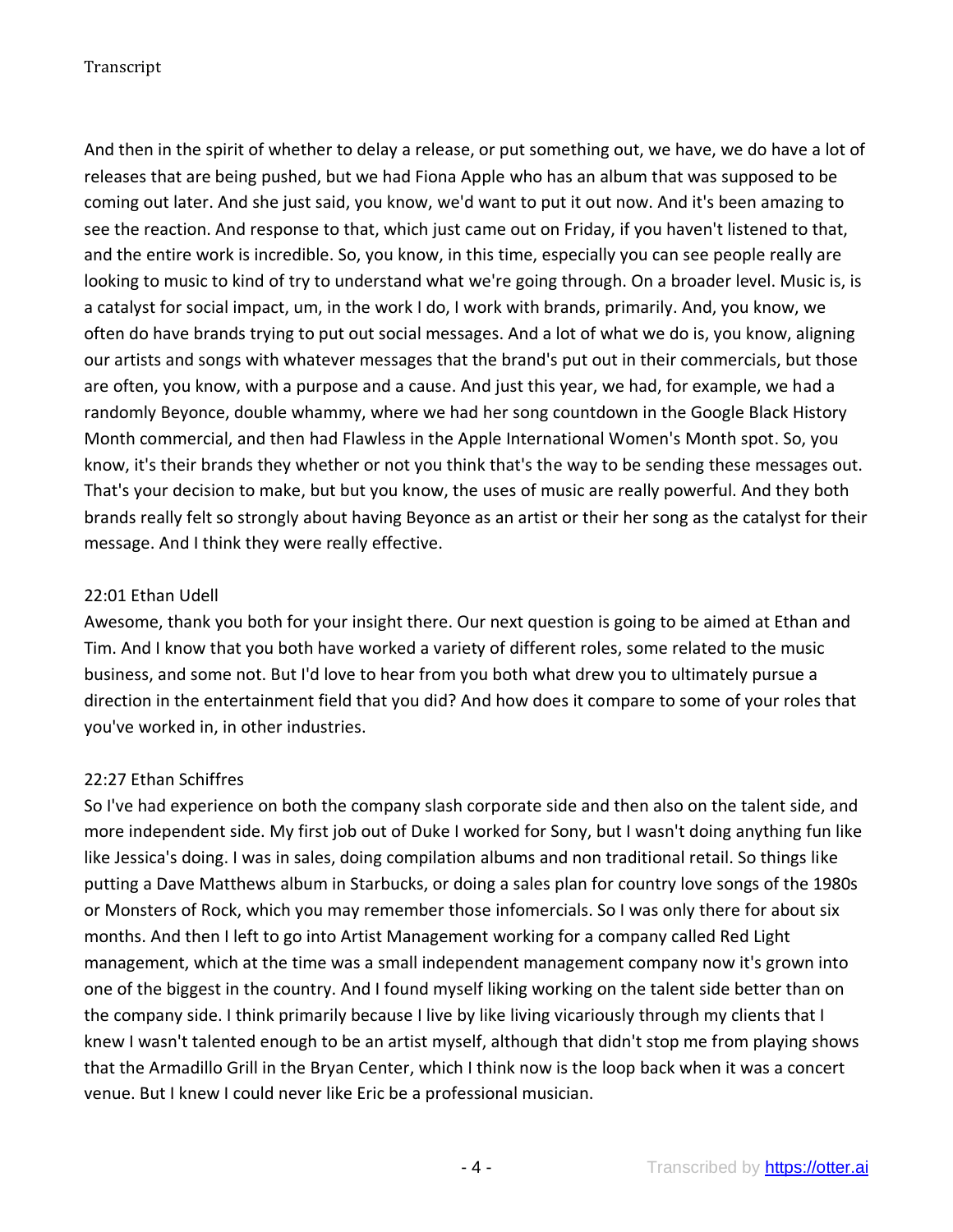So I liked working with talent, because I viewed myself as a failed talent as well as when you work with talent you get exposed to all sides of the business. So if you were if you're an artist manager or an artist lawyer as I am now you deal with the record companies you deal with the publishing companies you deal with the merch companies you deal with the with the brands, so you get exposure to a lot of variety in the work. And when I grabbed when I left management to go to law school, I took a job at a big corporate firm not doing music work. But just because everyone told me I needed to get some corporate experience before music firm would hire me and after a short stint there I went back to representing talent for a lot of the same reasons that I liked management other than no longer being a professional babysitter which I'm sure Kaitlin can can attest to in her role

### 24:18 Tim Castelli

Talents easy to manage, come on! I really like all due respect to the talent on the phone call Julie and Eric, I'm sure you guys are not not that way. But the other I've been I've been in the media business frankly my entire career. Some very music related place like Rolling Stone in here obviously and some other you know, PC Magazine, Ziff Davis tech related, and Google and AOL and I think all the all the the thing I'm always liked about the media business and it's related to music, I am personally passionate about it, but the I think it's important if you're going to be in this business, I've always been a passion around content. I mean, like, like content that is that It strikes passion with people and whether you're a tech geek is that PC Magazine or your music geek or you're passionate about this or that I think that's, that's what I've always enjoyed about, you know, content that we're extremely passionate about consuming, either listening or watching and then developing working with brands and audiences to wrap that in an authentic way.

So I love the music business personally. So I've gotten lucky, where I'm able to kind of propel both sides something I actually truly like and been in and around it and then been able to work with brands and media and artists, and try to create things that work for all sides. So that to the benefit of the consumers and until the point earlier, I think I think it especially this time, music has such a power to bring people together especially on speed good during the times and they were doing a lot of they're trying to I don't know if you guys saw the the living room concert show we produced and put together on Fox early on raised, but \$50 million for Feeding America and a couple of charities and we're trying to work with the artist community and the the labels in order to try and create things to still entertain, but at the same time, do something good in the world and this time. So I think that's that's a really important role this music plays and if you're passionate about it, you can you can put it together authentic way. So that's how I think about it.

26:24 Mitra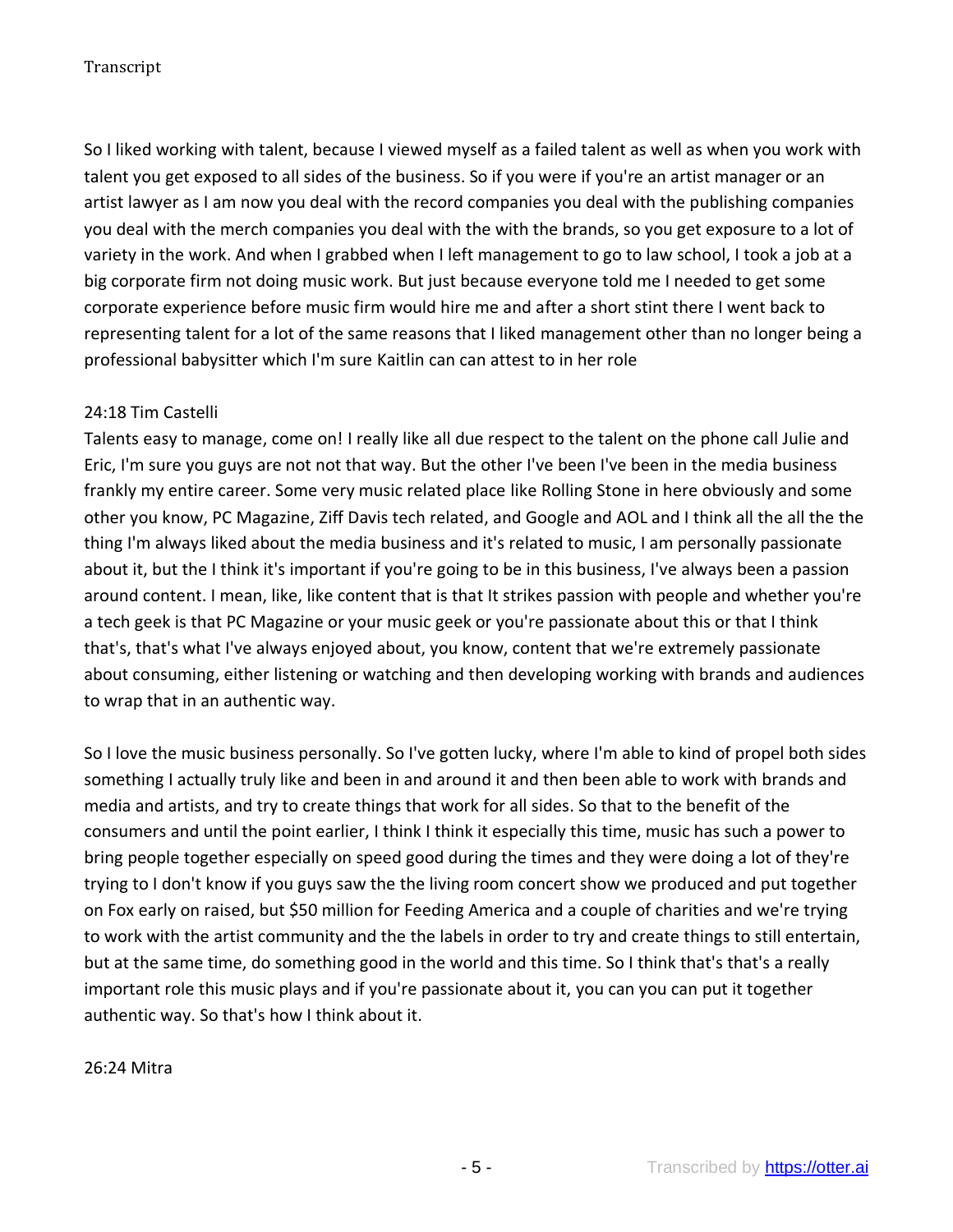All right, thank you all. So moving on to our next question. We know that the music industry can be a little bit difficult to break into, especially for artists, and for those working more independently. So we wanted to ask Kaitlin, Julia and Eric, if there have ever been times in your career that you needed, like a side hustle to make your ends meet? And do you have any suggestions for seniors who might be a bit hesitant to jump straight into the music industry right now?

## 26:53 Kaitlin Gladney

Yeah, I've worked several side hustles or side hustles, that took up the same amount of time as full time hustles. I think when you're starting out, if you're looking at the revenue, you're able to generate as an artist or a manager or photographer. If you're taking a less conventional or more independent role in the music industry, the it's going to take you a little bit of time to scale the amount of revenue you're able to generate. So you might need to take a side job. So I've done everything from doing the copywriting descriptions for products on a website to do in marketing and communications for a wealth management firm. Which sounds like not a super music a day job to do. But it was something that was nice in the sense that it allowed me to save a lot of my creative and strategic energy for the work that I was really passionate about. I think in terms of looking at jobs, preserving that creative energy is really important so that when you sit down to write your music, or you sit down to come up with a plan for the artists you work with, or you sit down to prepare for that photoshoot, you still have that energy available.

I think transferable skills are also great to look at, if you have the option of just looking at like the marketing was great, because I was marketing in a different field. But I was still developing those skills, I was getting an understanding of what it meant to build a full marketing plan for a brand instead of a band, but a lot of that carries over. I think if you're looking at jumping in right away, if you can pay your bills, you got your health insurance, you got yourself covered, then as long as you have a plan, then go for it. But there's nothing wrong with needing to be strategic or needing to take a little bit more time and take a side hustle even if it's not that job that you've dreamed of. I think everyone has probably to make ends meet had to work a job or two that maybe wasn't on that linear path to where they're they're headed. But generally the pursuit of goals, especially in something like music isn't going to be a linear path.

#### 28:55 Julie Wililams

I wholeheartedly agree with finding some if you're going to find a side hustle, which I'm definitely doing now to help pay my bills because it does take a while for artists to make make that money back, I would recommend Yes, finding some sort of job that doesn't suck all of your creative energy out of you that when at the end of the day, you want to sit down and write a song, you just want to turn on Netflix and watch that instead. And I also recommend especially for artists to know that you're coming out of Duke with a Duke degree that can get you side hustles that pay more than the average side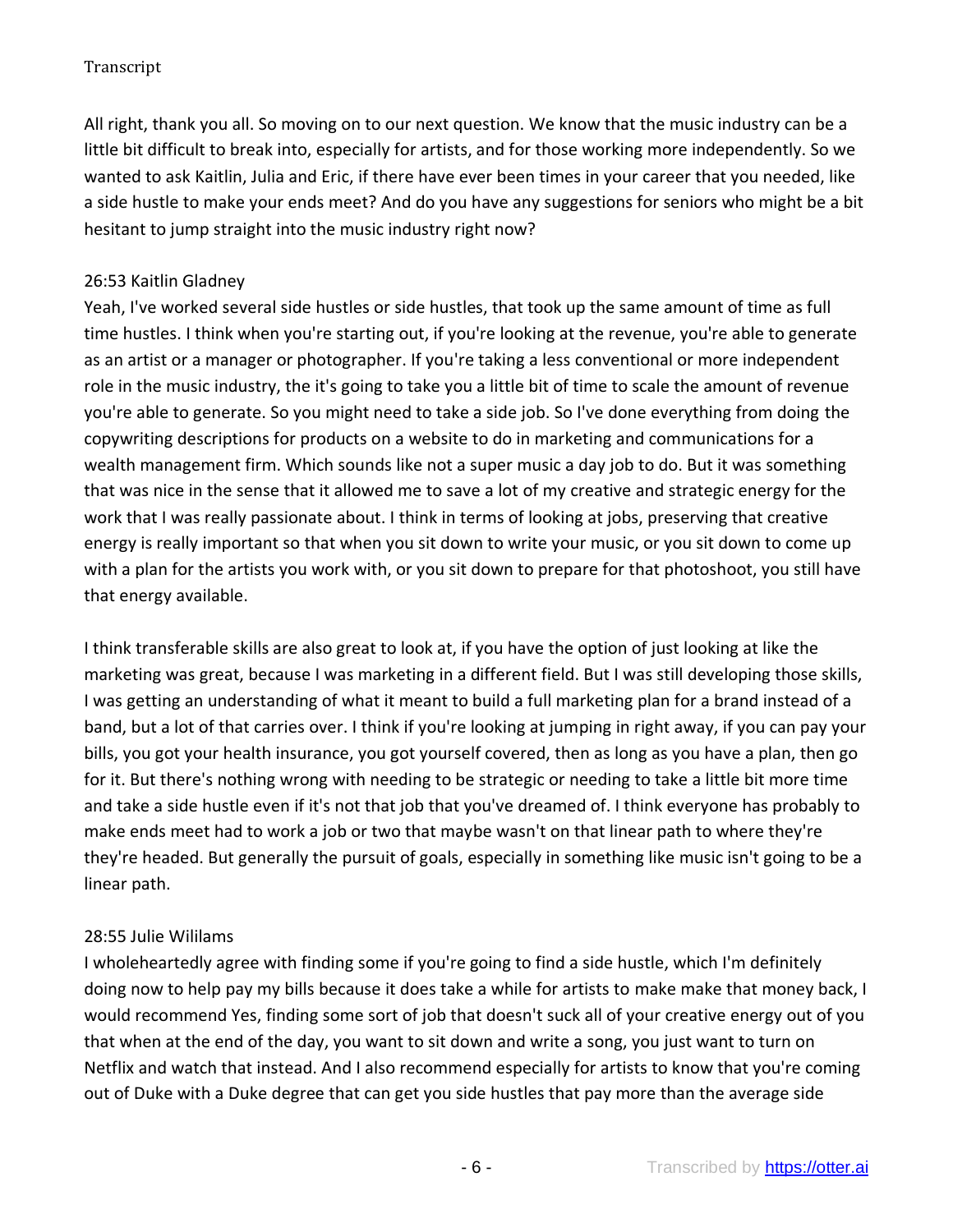hustle than other artists are going to be looking for. So I've found that tutoring people pay a lot of money for a Duke tutor all of these things that you can actually find side hustles that aren't as draining and can be much more high paying just for the fact that you have a Duke degree that it's not going to be your full time hustle, but I found that if I find those little things, I can actually work a little bit less and make a little more so that would be my advices to you. To really try to use your degree to find a great side hustle.

# 30:06 Eric Holljes

Those are such good answers. I I've just on the flip side of the coin, I've been very lucky in that I, the year I graduated, went into music and I've just been doing music for 10 years. But I the the side hustle thing has come up a lot with the band. So there was a period of time two years ago when we went on radio tour. And that only required our we have four singers in our band. So we would all fly all over the country and perform for iHeart and Cumulus and all the other radio station executives and all the stations and it left our bass player and our drummer who are in the band full time members not hired guns at home for long periods of time. It was a really challenging, weird time. But they both started side hustles one started two companies, our drummer started two companies and both have done they're now his full time hustles now that we're in quarantine, I mean, it's kind of remarkable. What's happened. One is a he created a instrument that ended up winning Best in Show at Nam and and then another is like a team building drum workshop company.

And then the other one started an apparel company that's called Human Good Kind, and they make T shirts for good causes. I think the side hustle thing is actually so clutch. The gig, the gig community that we have building that's in the arts is it's all built on what are your skills, what are your talents and how you can put them to use and I have I've leveraged so much coming out of Duke coming out of the Duke community into the into the work that I'm doing. I mean, the what you're what you're talking about, about learning the tools right now while you have some time that has come in key, right now I'm teaching myself unity, which is like the backend software for running apps. And I've already taught myself the Adobe Suite so that I can be a one stop shop for Photoshop, video editing, music, all that stuff. I mean, these these are becoming assets that more and more the band is absolutely relying on, so maybe those are my side hustles that I've just been kind of emerging emerged, immersing myself in other forms of media, so that I can all just build this whole thing around Delta Rae, you know, designing our website, all of that stuff. So I think that absolutely, this is an opportunity to build the tools that you're going to need to, to launch.

The thing that I'm thinking about right now more than ever and more than anything, and that I'm sure everybody else out there is in some form or another is what do I want? What do I really want? What do I want to put out in the world? How do I want to be of value? Now that all of the rules have changed for touring artists like me? I mean, I don't know yet what an audience wants right now. I don't know if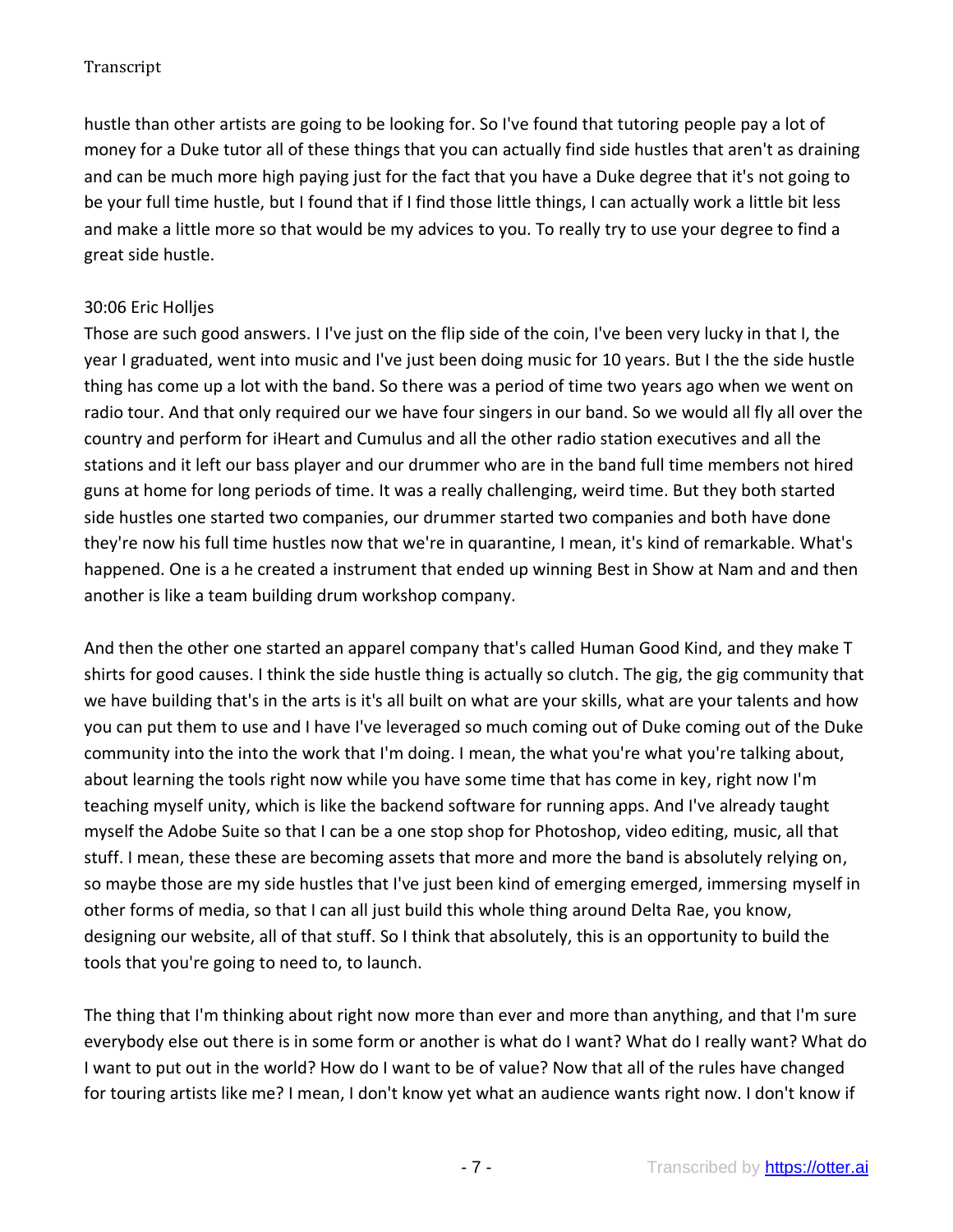they want to come to a venue. I don't know if they feel safe. I don't know if they want me to play a sad song or a happy song at the piano behind me, which you can't see. But I'm learning I'm in an absolute experimental phase. All yesterday I was on Twitch setting up live stream as I'm playing Witcher, just wondering if anybody wants to watch me play Witcher because I look like the freaking main character. I mean, that's what I'm doing as a musician that I can't be on tour right now. And so these are all side hustles. I mean, these are all experimental peripheral launchings around the music, I mean, my my band just came out with an album a month ago, literally to the day, and yet I can't promote it. So I'm trying to find ways to still exist in this quarantine time, and maybe, maybe be on the cutting edge of whatever is going to be coming after this. And so that's that's very much where my mind is, as we're as we're in this.

### 34:11 Ethan Udell

Awesome, thank you guys all for your answers there. Our next question is going to be for Jessica and Mary. We know that getting your foot in the door in the music world is certainly challenging already. And probably even more so now with with the lack of hiring and some of the layoffs that are actually happening in the industry. But what advice do you have for students and or alumni that are trying to get into roles in the industry? Either now or in the near future?

### 34:39 Jessica Shaw

Yeah, I can start with this one. This is clearly a very unique time to be trying to break into any industry. So it's hard to say of course. What this is going to mean but we do know that for the most part, most music companies are probably not hiring on mass at the moment. Hopefully, this period won't last too long. But either way, my advice would be the same, which is really that work, reach out, meet people do everything you can to take advantage of any connections you can find, especially through the Duke community, because that's such an amazing asset that you have I even see on here, I see Lily. And I see Logan and a few of you who have reached out to me, and I met in the past, and who've been great at keeping in touch with me and sending emails and updates. And that is so important. And it's such a smart thing to do. You know, I know Amy is going to share some of our information, you know, reach out meaningfully, to people that you really feel you might have a reason to connect with and if you're really interested in the area they work in, but make those connections and form relationships and then stay in touch with those people. You know, I love it. When I hear get a random email from a Duke student I met at a DEMAN event three years ago, just saying, Hey, this is what I'm up to, or, you know, I'm still looking. And this is what I'm interested in whatever it is, because I'm not like, I don't have the time to go on LinkedIn and follow up and see what everyone's up to. But I love to get updates. And I love to know because when I to hear of openings, those are the people that will be top of mind. And from my own experience. I mean, when I graduated from Duke, I applied to 50 jobs and got maybe one interview and it's hard, it's really hard to break in. But then as soon as I, you know, tapped into my Duke network, through professors and other students, older students who just introduced me to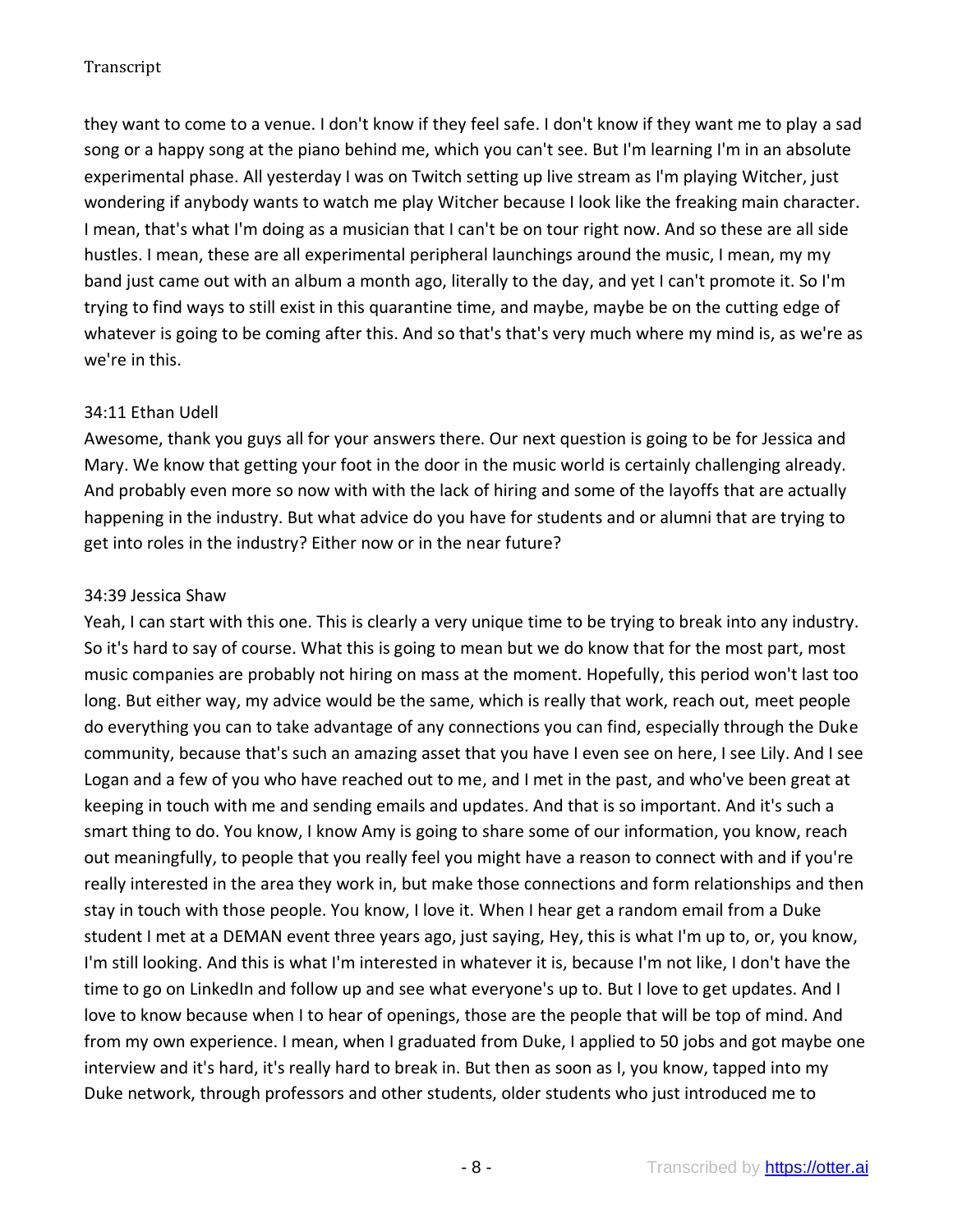people, I managed to land my first internship at ASCAP, and I managed to land a part time with my side hustle, I was a personal assistant to like a conductor and pianist and, and I made it work. And from that internship, I got my first full time job and it all, you know, domino effect fell into place thanks to those connections and relationships. But that's my, my piece of advice, quarantine pandemic, or not. Now, you just have a lot more time to build those relationships.

# 37:09 Mary Jurey

Yeah, I mean, I would really just echo, you know, what Jessica said, I mean, I would say in general, that I find the music industry to be a lot of a who, you know, industry. And so, I think, Well, for one, I personally, you know, love doing stuff like this, so that I can help people that, you know, hopefully give back to the Duke community, you know, in a meaningful way. And so just participating like you are today and things like this is, is really helpful for, like she said, staying connected and getting your foot in the door. You know, I've had several interns over my working career that I now call my Super Interns and they kind of get mad that I still call them Super Interns, because they've all moved on to being in great positions in the music industry. But they were just so passionate and really dedicated. And just, that is what they wanted to do. And they just came in with like ideas and things they wanted to get accomplished and a passion for the music. And it just, you know it that that's I think the core thing that you need to have is that like desire to really be involved in the industry and a love and a passion for the music. And you know that that will just be very helpful. They've all gone on to have great careers.

So I mean, I want to foster that sort of being I think internships are great. I mean, I think it's going to be challenging, I don't think people are hiring very much just to see how this financially plays out for a lot of businesses. I mean, I can speak for my own label and saying that, you know, we felt we needed some people, but we've put that on pause. And we're just waiting to see how this plays out. Like Jessica said, we really hope it's a temporary situation, and we can kind of get back on track and a couple of months or so. But yeah, I mean, I think a lot of it is just staying in touch. I feel free to reach out to me, I'm happy to help you guys. I love hearing from Duke students. And yeah, I mean, I think, you know, talking to people, you know, and I would say also if you're an artist, you know, this is really the time to create, I think there's a real opportunity here to, to dig in, you know, if you write songs, you can really take the time to craft your music. And even like Julie said, I mean, I have several artists on our label who are like, I'm finally learning the piano, you know, I've always played the guitar and now I'm going to really get that piano going. So I mean, I think if if you are an artist or you're coming at it from an artist perspective, I would say really, really encourage you to, you know, be involved and get creative and make music, you know, write songs perform, you know, do things in your house, that you can do with from a social distancing perspective, that still still allows you to be creative and be the artist that you are.

# 40:23 Ethan Udell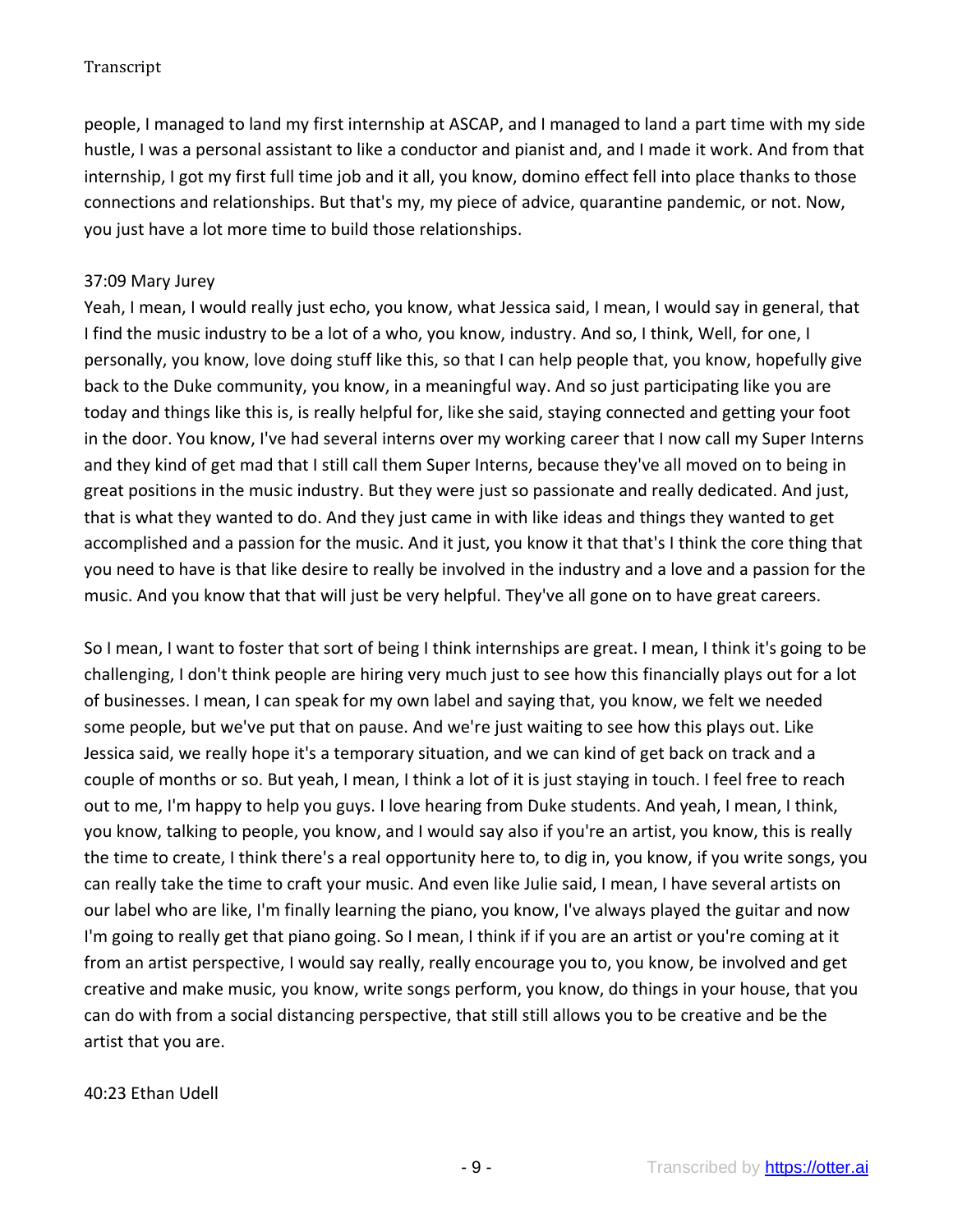Yeah, and if I can throw any personal insight in as well, you know, as a student that's graduating, I think it's a really great time to, for students to try to pick up new skill sets. So whether that's working with a friend, that's an artist and and getting your feet wet, managing them or seeing what you can do on tick tock and how much Digital Influence you can have, you know, see if you can rack up a million views on a video or go learn Final Cut Pro or Photoshop or Logic or Pro Tools, you know, it's a really great time to dive into new projects and have some skill sets to show for it when when it does come time to be interviewing for positions again.

# 40:57 Tim Castelli

Can I add one thing to that too, just promoted because again, similar to Mary, we did the same thing. We're you know, we'd love to open positions that were just pausing right now to see how this plays out, obviously. But I think just to what everyone else is saying, I think, I think I just think in the future once things start opening up and we get back to normalcy. A, when you're sitting across the desk from a potential employer, one of the questions they're going to ask you is what you did during the COVID crisis in the quarantine? What did you create? What did you accomplish? What did you how did you spend your time that is going to be something on an interview question that you're going to get? And you should have a really good answer to that versus just watching you know, Tiger king, or, or the last dance with, which I hated. But it's good, because Jordans involved, but that's another story would be. But I think that's that's, you know, you know, use the time wisely, I guess is the best advice that I get a lot of people are talking about it, and it is an opportunity. And even Eric to your point, you know, God if this happened, you know, pre all the technology we had for artists, you know how you we could never get your music out right now you have so many platforms, Julie and Eric and Justin and all the appeals artists. I mean, it is it's not that we want it to happen. But the fact that it's happening now you actually can touch and connect with consumers with your music is is a huge opportunity. So So those I think there is an opportunity if there's a silver lining to take advantage of that stuff. Sorry.

# 42:18 Ethan Schiffres

Yeah and just follow up on on what everyone just said. And in particular, Ethan's comments about, and now's the time to start doing things on your own and Mary's comments that now's the time for an artist to create. If you're not if you're not talented, you're not interested in being an artist, but you're interesting being an executive or being on the business side. This is the perfect time to be entrepreneurial. And if you look at a lot of the most successful executives and managers in the business, they all have an entrepreneurial streak. And it is going to be challenging to get a job now or if you're a graduating senior or to get an internship if you're an underclassmen. But that doesn't mean you can't start your own shop, you can't you should go manage ours on the side, find someone you whose music you love on the internet and just reach out blindly and offer to help. And I think if you if you do that, you'll have a really good answer to the question that Tim said is going to be asked during an interview when it comes time to go into work for a company.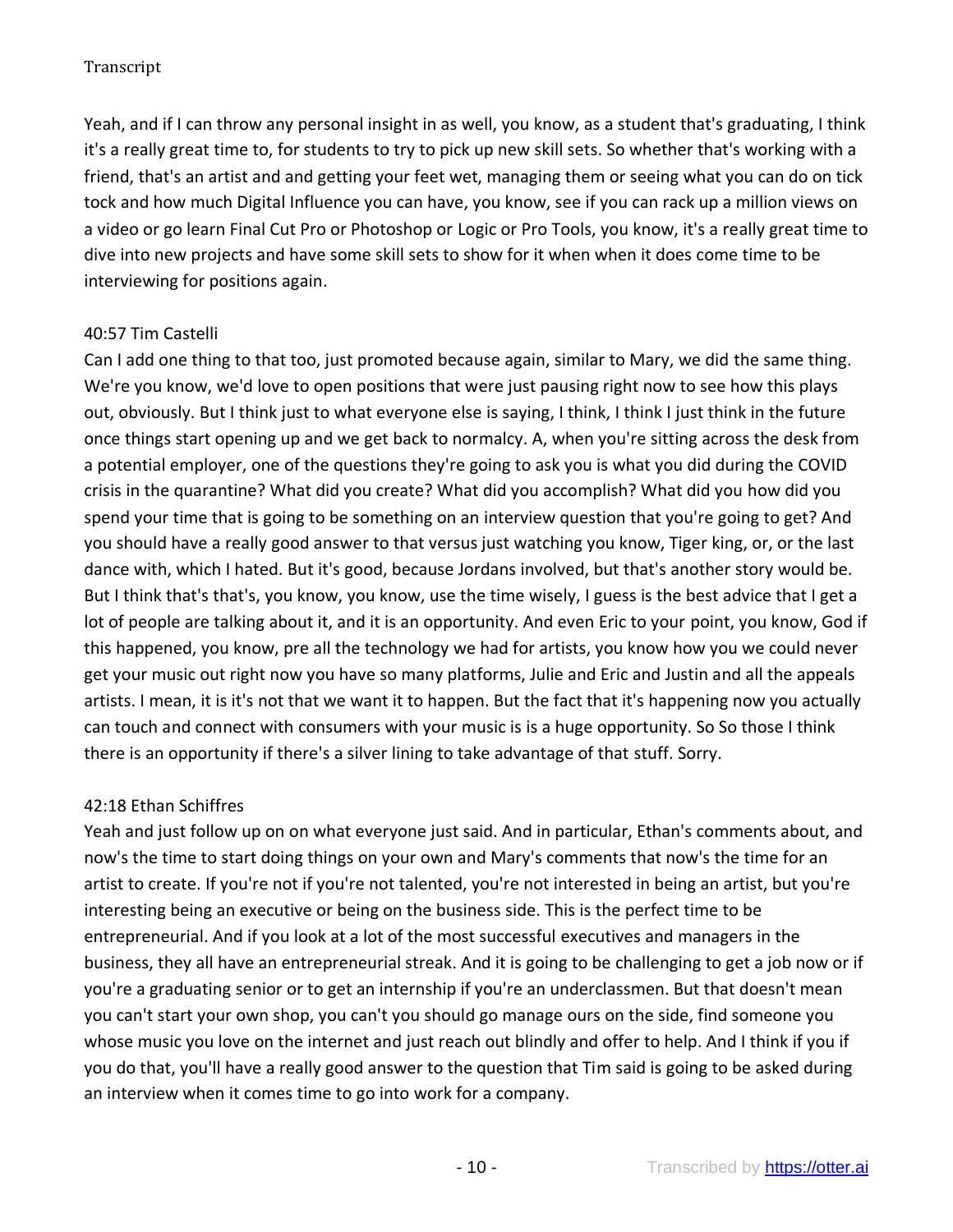#### 43:07 Mitra

Yeah, thank you all for that insight kind of building off. We wanted to ask Tim and Ethan how they took advantage of their juke experience in and out of the classroom. And that's applied to that applies to their career, and what opportunities do they suggest that students should take advantage of to ensure future success?

# 43:36 Ethan Schiffres

I probably didn't take as much advantage of the opportunities that were there. Although I think now you guys who are currently Duke students have a lot more opportunities, especially with Small Town Records, I wish there was an opportunity to, to work on a record label and work with artists when I was on campus beyond working for the Union or putting on shows at the Coffee House. So if I were interviewing someone for a music position, who went to Duke, and they didn't have Small Town Records on their resume, I would be pretty surprised. And I would think that there should be some sort of explanation for why why you weren't involved with the organization. But in terms of I mean, I think what what Jess and Mary were talking about earlier about the alumni network, I mean, it's important to take advantage of that starting now starting when you're a student and to really leverage those those networks throughout your career. Because people love to almost everyone I know who went to Duke love their experience there and have a tremendous degree of pride in the institution. And it helps you get clients if you're if you're a representative in terms of networking. It helps you do deals if you're working opposite someone who had to do just because you have this common bond. And I think that with that that shared interest it can really serve your career in terms of both getting a job and being effective once you have a job.

# 44:54 Tim Castelli

And like I echo you know what Ethan said, first of all, this was 32 years ago, I don't remember much about the classes and everything at Duke. For me, what sticks with you is your experience the friendships the, you know, the wood, that part of Duke is what sticks with you and, and what you have to like, you know, put yourself out there and not just within your small social group but as many different groups in need and, and be actively curious and that's in those experiences and that network then leaning on it. You know, that's where I think, you know, it's really come and beneficial, right? The friendships and then and then what's come out in the learnings and what you learn from each other, and then what you carry on and then the community and like, this isn't gonna save I graduated. You know, I long story, but I didn't have a job when I graduated. But the company that gave me a job had closed down the division about a week before graduation, a couple weeks for graduation. And it was you know, and it was a friend of mines, you know, dad who helped me out and kind of, you know, I can make some connections and open some doors to then go in and get off in the media business. But my point being is that that's it's the personal connections, it's that side of the Duke education that do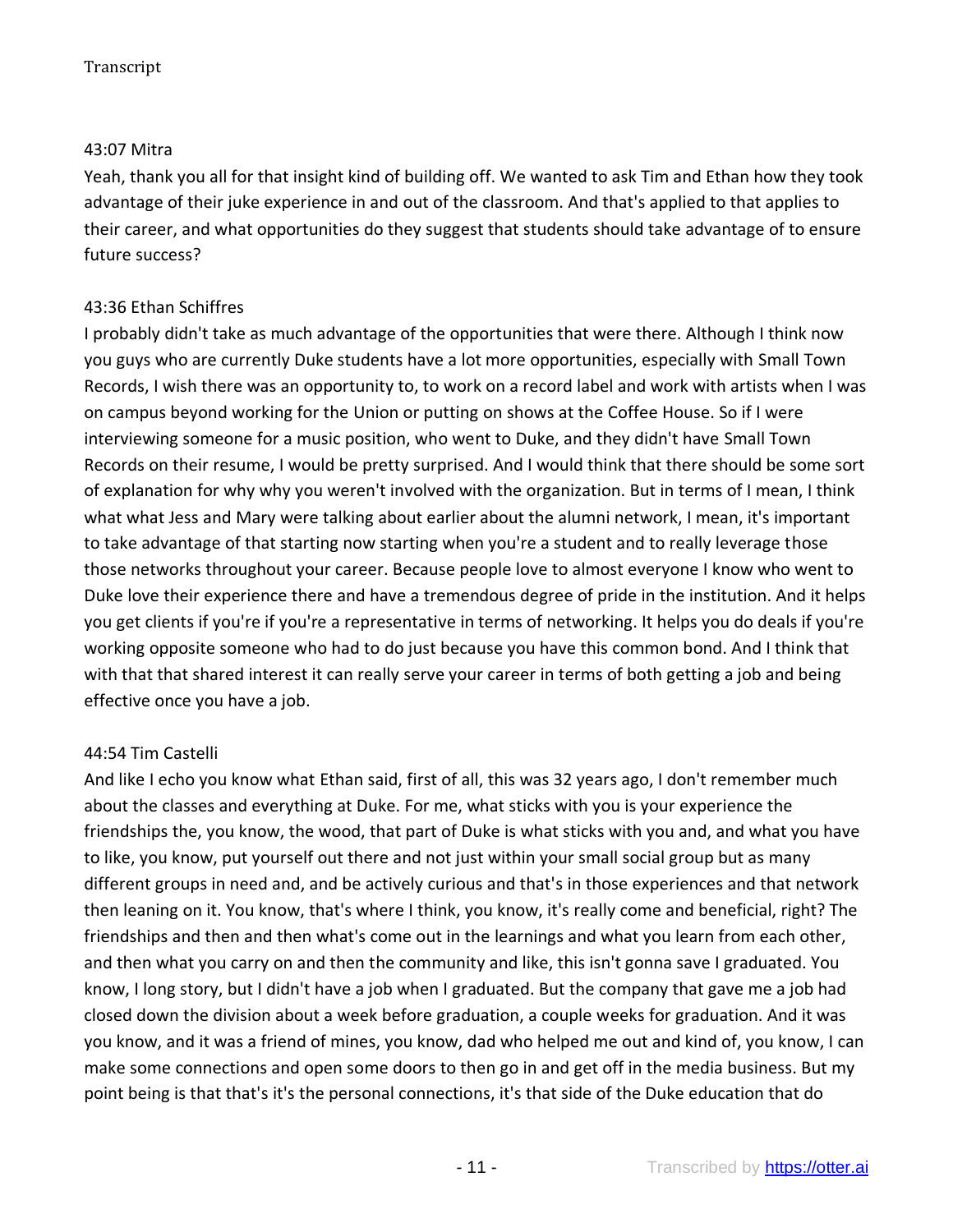community, I'm not saying classes aren't important. I'm not saying don't go to class and, and do all that, but and learn but but make sure you are investing in those relationships and those friendships and make sure you stay connected. Both people were there there during and future in this community, too. Because there's is an incredible community that wants to help you know each other be successful, especially in this area. So so that that's what I would say on that.

# 46:30 Kaitlin Gladney

Yeah, like to just jump in and emphasize the importance of the relationships both on campus and off. I was one of the many music alums who were able to work with Small Town Records, and I managed a band while I was on campus. For an artist who's still producing music today and still working, who one of whom, that particular artist was able to tour internationally in Europe with a DJ, they won some awards for their songs, which is a really cool experience to get to participate in. And then after I moved to New York City, one of the first things I did was reach out to my Duke network and some Duke alums and just say, Hey, I'm moving to New York, I want to work in music, do you know anyone who'd be great to meet. And one of the people I got introduced to was an artist named Skout, who's also a Duke alum, who I'm after New York, and we've been working together for, I guess, six years at this point on their career is one of the most fulfilling relationships I have in music. And we're also able to come great friends outside of the relationship, as well. So I would definitely emphasize what everyone is saying about the importance in the strength of keeping up those new relationships and forming new ones as you go forward.

# 47:48 Ethan Udell

Awesome. And our next question is kind of gonna steer a little bit away from some of the topics we've been discussing. But this one's gonna be aimed at Eric, Julie and Kaitlin, but from your experiences, what have been the pros and cons of operating? Either, you know, with the label system or independently of the major label system? And, you know, Eric, I know, you'll have a lot of insight on this one.

# 48:14 Eric Holljes

Yes I can, I can really preach from both sides of, of this argument. I've been assigned to two labels. One was Warner and one was Big Machine. And, and now I'm kind of taking on this new chapter, where we started our own independent record label and put out our first album, and the success of that independent record label was built on the work that we had done with this, when we were signed. So these are all kind of inextricably linked for me. And I will just say that labels are just people, they're groups of people. And sometimes you have people that really believe in you. And they're your champions, and they will, they will talk about your talk about your song with people at iHeart, they'll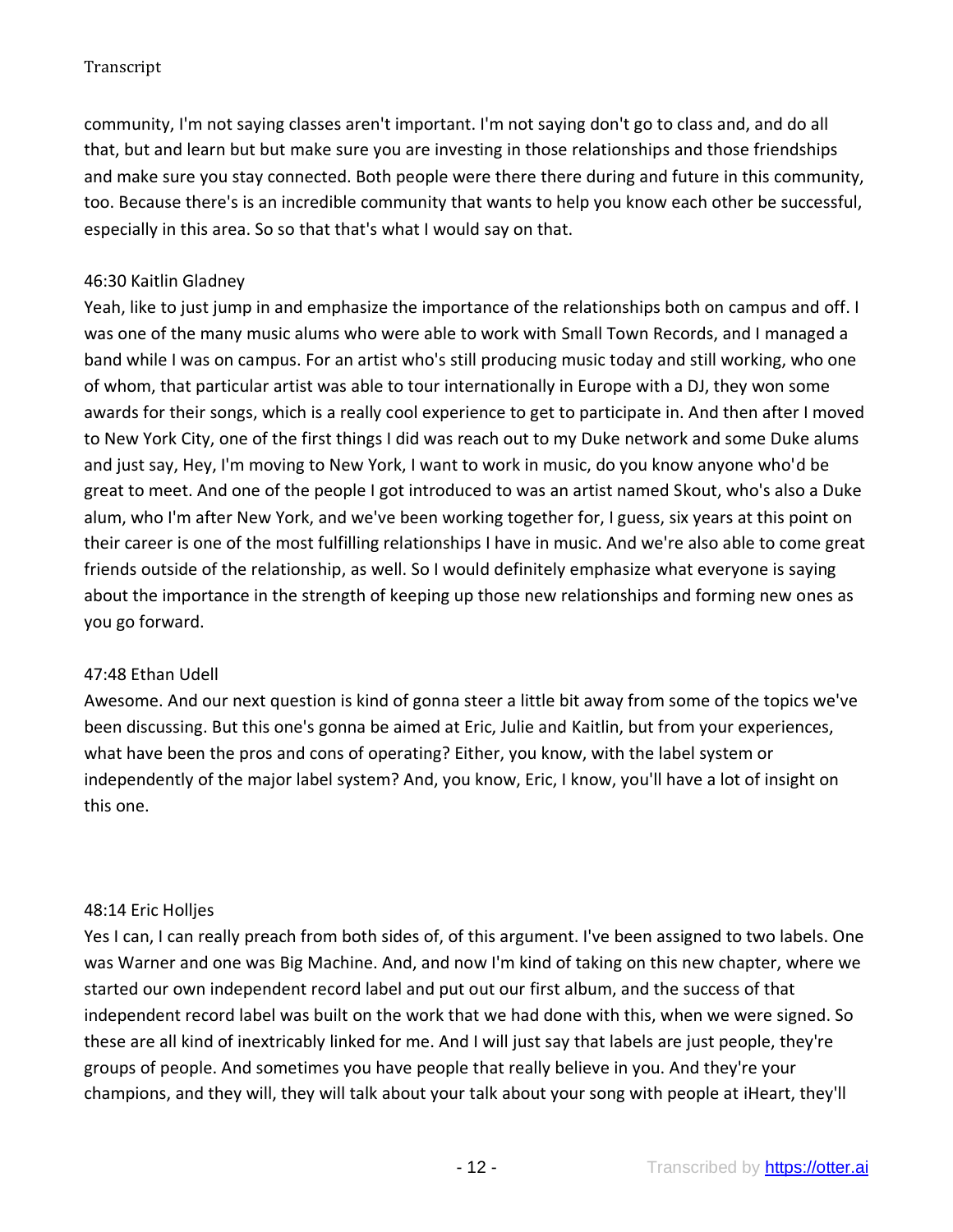talk about your song with the late night TV show, and they'll get you on and I swear, I mean, the having some of those people as early ambassadors changed my whole life. I mean, that's, it's it's hard to argue that that wasn't why I've had any of the success that I have been lucky to have.

But labels can get in their own way, too. In my experience, and I was signed for five years and unable to put out an album. And when I say unable, I mean I have to get permission from a label to record my own voice and make it public for for sale. So that the does this five years were the hardest years of my life trying to find where I should exist. I'm a musician meant to sing, and I can't sing and I don't know how to convince the label that that we should we should change methods and and you know, it's really for labels they have so much more to worry about than that they have to worry about the bottom line and and when I was signed, if you put out an album, then that immediately requires them to put money into it that immediately requires them, it starts the timeline for when they have to make a decision of whether or not you get dropped. And if they don't drop you, then you know that they have to owe you a certain amount for your next advance for your record. So all of the decisions that a label makes have a lot of strings attached financially. So they have to be very calculated about how they make them. But as an artist, I'm following a different muse, I'm following a different, just I'm much more in touch with something that feels emotional connected to the audience connected to the songs in the art. And so sometimes those things work together, and it can be amazing. And I can tell those stories, and sometimes they don't their work at cross purposes, and it's insufferable.

I will say that the the beautiful part of last year was that we launched a Kickstarter, and look to our fans, and ask for their help. And we became the most funded independent band in Kickstarter's history, raising \$451,000. And then we put out an album A month ago, and it was our highest charting album ever. Number 45 on the top album, sales on Billboard, and all of that was built by me and my team and my bands and my fans. And so it's a it's a, it's a really pure moment, pure victory that I'm getting to celebrate, in a weird way. But I do not discredit all of the people that that have helped along the way that are in the industry. And I love the industry. And I want the industry to start flexing and being a little bit more in touch with where the artists actually lives, which is listening to the audience and trying to give them what they need right now to make this day easier, more fun. And, you know, and hopefully make all that money back and then some, but I just think that they're, you know, there's a lot there's a lot there. But that's that's my Cliff's Notes answer.

# 52:16 Kaitlin

Yeah, to go off my work as a manager, I think a pro of the label system is the increase in resources and increase in support that you have access to for your artists. It's a right now I'm working with all independent artists. And sometimes it would definitely be nice to be able to call up a label and use some of their in-house resources to accomplish our goals for the band. But on the flip side of that, one of the nice things about being independent is you own all your assets, and you have complete creative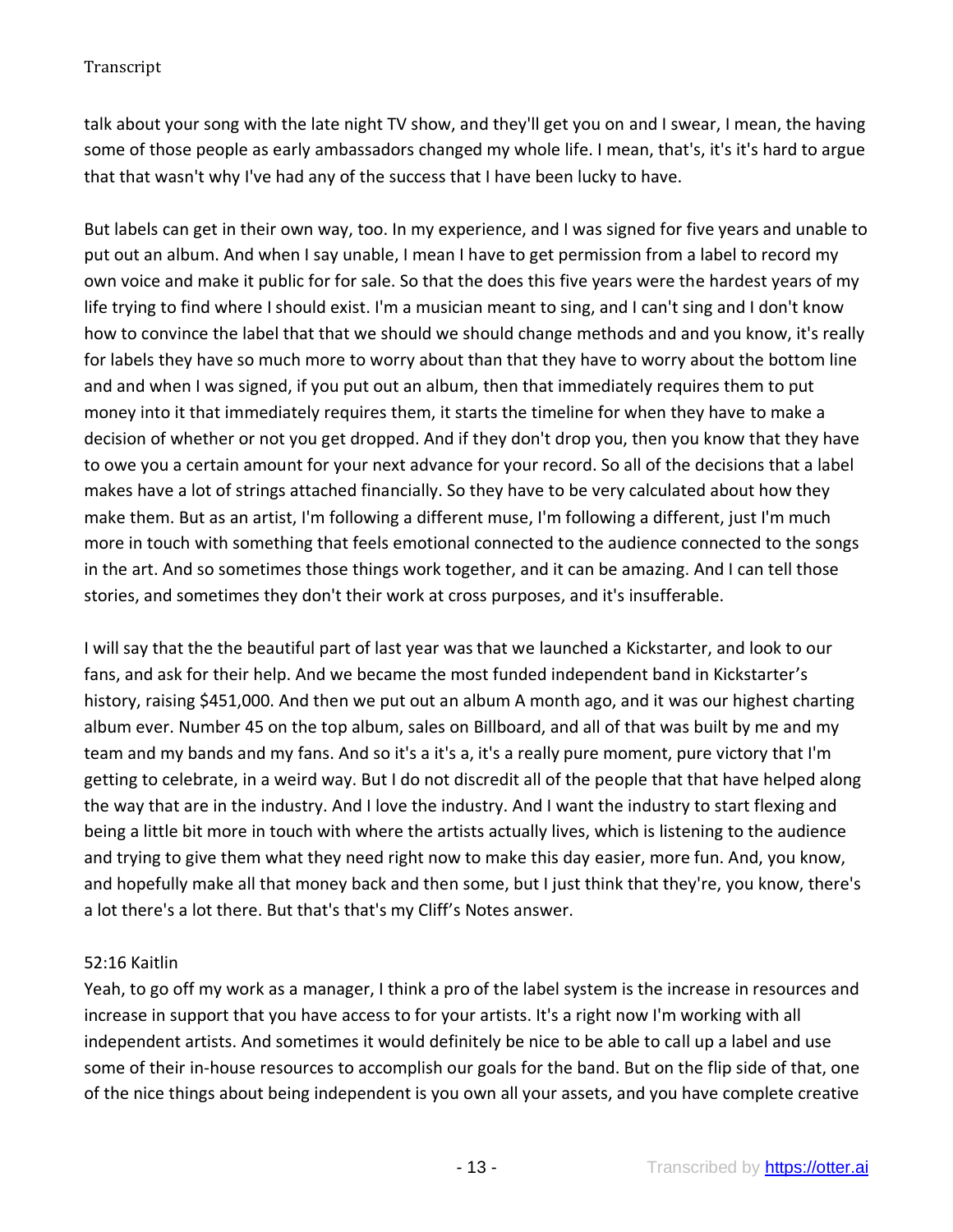control, and you have a lot of agility. So you're able to move really quickly, you're able to create in line with the artist vision, what they want to create, even if your budget might be a little more shoestring than if you had labeled backing or label funding. And I think, for developing artists, especially when you have so many tools available to you and so many different ways to reach your audience and grow your audience and form connections with your audience, that being independent can be a really, really powerful place to be. Because you're able to move quickly, you're able to build that growth, and you don't have to wait on anyone's permission to do any of those things you're looking to achieve.

### 53:20 Julie Williams

Yeah, I would piggyback on that, I think it's, it's at one point, pretty overwhelming. How many people can put their music out there so quickly and spread it, because there's so many people that people have to wade through, but it's really nice as an independent artist to be able to just put that music out, and especially coming straight from Duke and not not having to worry about oh, I need to get a record deal. Like I need to move to Nashville to get a record deal. And then that's gonna be how my dreams are gonna come true. And I've been shocked at the amount of people when I've come to Nashville that have said, don't even think about that right now you just focused on you and building your audience and getting your music out how it is. So it is kind of it's inspiring as a as a developing artist, that there's so many opportunities for you to do that without having those resources yet. And then when you and then when you want to go to those labels, you will have a little bit more leverage when you get there.

#### 54:27 Mitra

All right, awesome. Thank you all. Before we move on to our next question. I had another question for Eric, which is would you like to play something for us?

#### 54:38 Eric

Always. I'll play something for you guys. This will be very short, because I know. Thank you though.

#### 54:48 Ethan

By the way, if Eric was still signed to Warner or Big Machine, he would need to get the labels permission before doing this and I would have to ask so we'd have to go through…

#### 54:57 Tim

and we'd have to negotiate the rights of the video. In this on demand thing to so it'd be a whole thing. So thank God Eric.

#### 55:03 Eric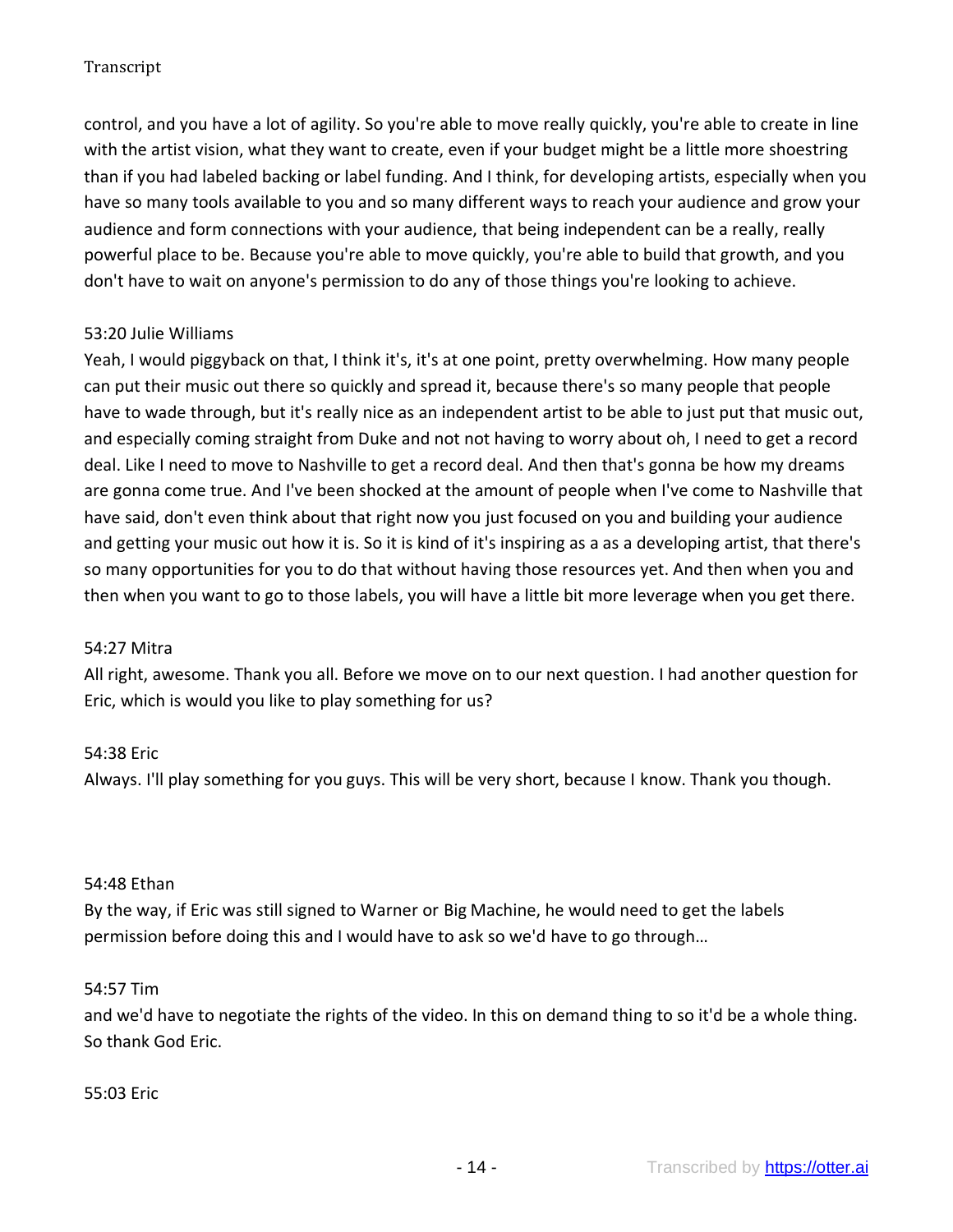You know, I don't know how accurate that actually is, but it does feel really accurate.

55:11 Ethan it is I've read the contracts.

## 55:13 Eric

I swear. Um, so the while we were talking this whole time I've been thinking about a song that we find it I wrote it five years ago, but we just got to put it out and it named drops duking it. So I just wanted to play from the bridge to the end, and the song is all about home and chasing a dream. So it's very connected to everything we're talking about. It's called the wrong ocean. And the main character me is dreaming about going to the other side of the countries from North Carolina, which is where I was born and wants to go to California wants to get signed he wants to have the dream when he gets there all the magic happens and yet he's left with this feeling here it is.

# 55:58 Eric sings "Wrong Ocean" and plays piano

So many smiles I can fake so many friends that I really don't know. A Blue Devil on my shoulder whispers in my ear. Look homeward angel, would you do it out here? It's been a long three years. And I've been looking at the wrong ocean. California has been good to me. I've been looking at the wrong ocean. Cause Carolina's where I'm meant to be. Yeah Carolina's still….home to me. Ohhhhh….Ohhhhh…Ohhhhh…Ohhhh, I'm coming home…..I'm coming home……Carolina.

#### 57:25 Ethan Udell

I'm going to clap because I think you deserve to hear that, Eric.

#### 57:39 Mitra

Alright, thank you so much, Eric. That was beautiful of the song. So we'll move on to our next question. This might be our last one because it looks like we're running a long time. But again, asking about how students can best take advantage of this time, we wanted to talk to Mary and Jessica about what kind of resources they recommend for students such as books, movies, online resources, as ways to either just pass the time, or to continue and learn and develop skills.

#### 58:10 Mary Jurey

Sure, I actually kind of made a list for you guys. Because I was thinking what do I do, I like to kind of keep in touch with the industry. There's a bunch of stuff that I check into that might be useful to you guys, there's this thing called the Music Business Worldwide may have a daily newsletter they put out which is just kind of a pulse on the industry, which I like to read a lot. I read the Rolling Stone Daily just to kind of keep up on major label things. Billboard also puts out a daily bulletin, which I glance and read through all the time, I mean, I might not read the whole thing, but I it's a good way to just keep up with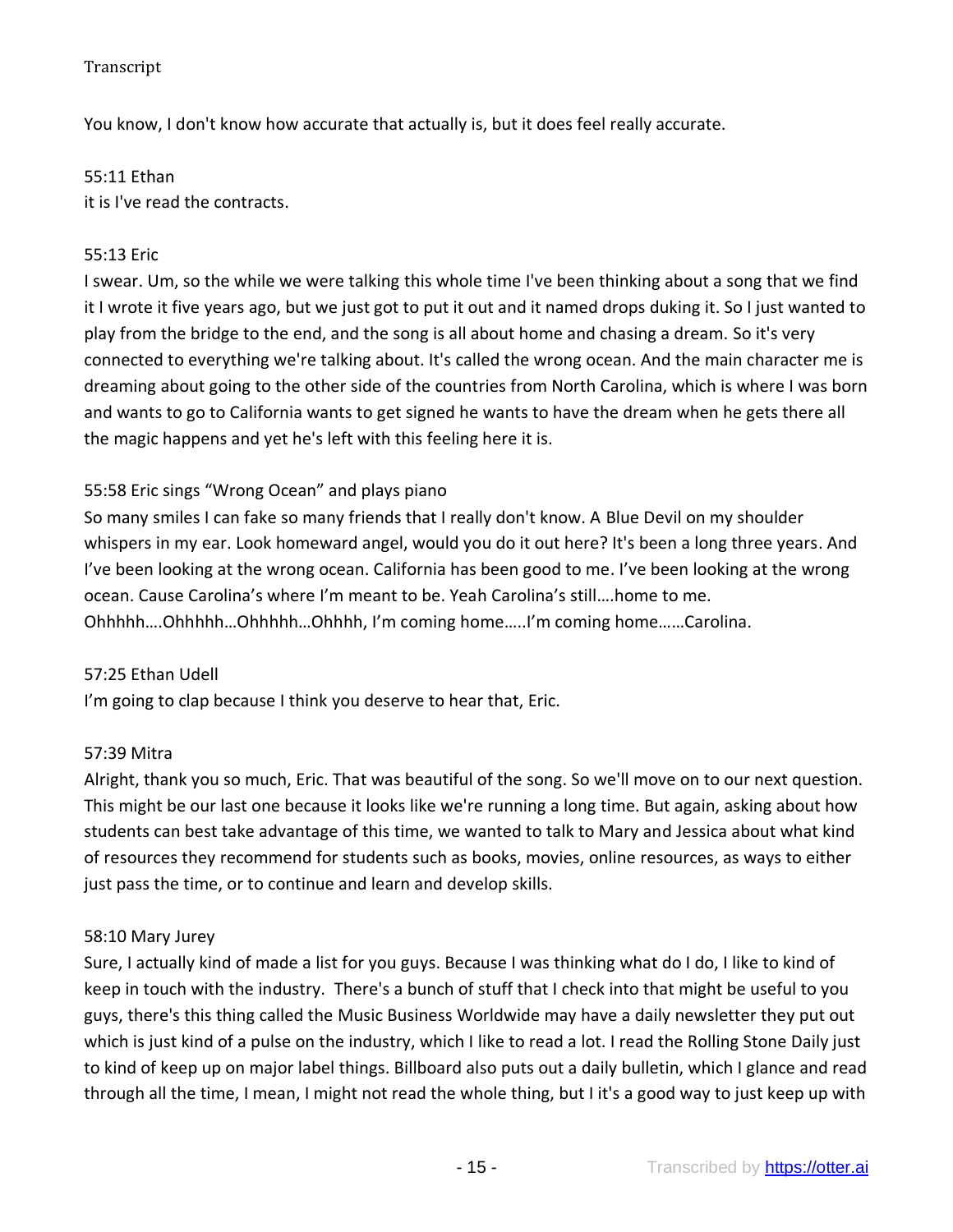what's going on. I would also really suggest if there's bands that you like, or that you're into, or that's the kind of music you're into to sign up for their email lists. You'll get lots of information from them, you get updated on what's happening with them.

You know, for me, from a business perspective, I like to see what other artists are doing are like what kind of promos they're working on and stuff like that. So that can be really helpful too. You know, I really am into jam bands. So I also get this Relics daily newsletter so that I can keep up on all the bands that I really like. So I mean, there's a lot of things out there for specific genres of music that you guys could, you know, sign up for, and yet it just sort of all together helps to keep a good pulse on what's happening even in all sorts of areas like you know, for me, it's good as from a record label perspective, just to know what other record labels are doing. So like I sign up for the YepRoc newsletter, I sign up for other indie labels newsletters so that I can see what they're doing. So, I mean, there's labels that you're into, there's generally a way to like sign up and get emails from them.

So I would suggest those sorts of things. So that's all good from an industry point of view, like from a creative point of view, too. I mean, I'm, if I could show you guys like, I can't hear, but I'm also obsessed with reading all the Rock and Roll books that come out. Like, I'm currently reading The Kathy Valentine book, which I don't know if you guys would know who she is. But she was one of the founding members of the GoGos. And she just put out a memoir, and it's, it's really good, which is called All I Ever Wanted. But uh, I love reading those books. I mean, I read them all, like Keith Richards Life, Patti Smith, Just Kids is probably the best one out there, I highly recommend that no matter what kind of music you like, or you're into, it's just amazing to read these artists, memoirs and stories, and you can just find inspiration, you can learn a lot, you can see the ups and downs of the business. So, I mean, I have a stack on my nightstand that's like 60, because I like to read them all. So there's, there's, you know, there's tons of books out there. But uh, I would suggest doing that too. I think that those are can be really helpful.

# 1:01:27 Jessica

Um, that was an amazing list. The only thing I'll add, just to kind of round out something to spend your time doing is listen to music and find music that you like and care about. And be fans of music. Because if you want to work in the music industry, the only people that make it in the music industry are people that are passionate about music, and every time I interview somebody for a job, without a doubt, I asked what kind of music do you like? What do you listen to what got you into music? So, um, yeah, don't forget to be a fan and be able to talk about the music you love, and be passionate about it.

# 1:02:04 Ethan Udell

Awesome. And for any of our other panelists that have any suggestions, feel free to send those to myself or to Amy. And we can add those to the DEMAN Lounge website under a section that's called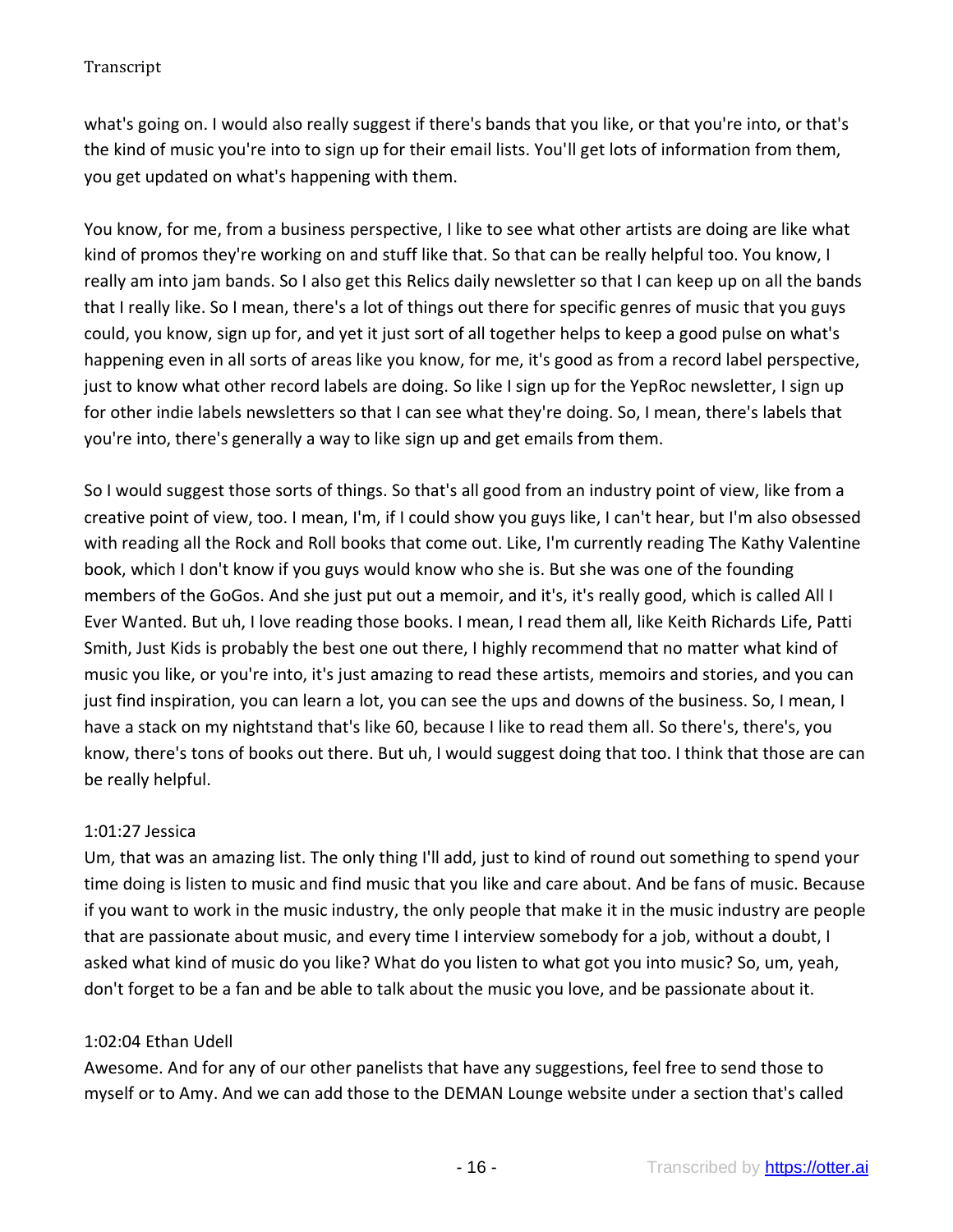What are the pros reading? And you can find, you know, a bunch of those resources there. I'd love to squeeze in one last question since we have a minute here. But for for Tim and Ethan, what do you guys think the impact of this pandemic will be on the music industry? How, you know, how is the industry going to rebound? And what does the future look like? What might change in your eyes?

## 1:02:35 Ethan Schriffres

Not to sure things knock, the short term is bleak. I don't think they're going to be any concerts in 2020. And I think that it's very possible that that could extend into a significant portion of 2021. That being said, Most artists that I work with, and most people that I know who work in the business aren't interested in the short term career. And eventually this will all be behind us. And I think that whatever the new normal is going to be is not going to look that far different than what it was before the Coronavirus. It's just going to take some time to get there.

### 1:03:11 Tim Castelli

Yeah, I'd love to disagree with you then. But, uh, I think I think 2020 is not looking too good. I mean, I look, I'm a soft, soft title, or aggressive optimist, so I can't help but think it's glass is half full, and we're gonna find a way. But I don't even if we start back, you know, Are people really gonna want to get back, you know, into stadiums into these places. I mean, we want to get, we want to get Eric and Julie back on tour and on stage and as much as everybody so I think I think this year is going to be really tough to do that, as it starts opening up kind of state by state market by market, we'll see. Like, I think we it's going to cause all of us weaves on our side where you know, when with the artist coming together, we're pivoting pretty hard into what, uh, in the virtual concert world. So I think you're gonna see a lot more of that. And it's forcing us all to adapt and use technology in different ways and think differently on how to get our music out and how to entertain and how to, you know, we create awareness for causes so then I think you'll see continued on that path and then I think will slowly and what it looks like in the fall who knows? Right, you know, I think I think we're gonna learn a lot in the next month. Things you know, if Major League Baseball gets canceled if the NBA Playoffs get said if the conventions get canceled, I think that will determine what the back half and the artist tours and if we're going to get back together in this next like month four to six week period, but I am with I think I think we're all looking at okay, what is 2021 look like? And then how will I do think what you know, when we get the next year that that we will learn things that worked virtually or through technology that we never would have tried this year without this happening that will incorporate into what tours or what artists and how they connect with us. How we put music out and work together with everybody to so I think there I'll stay optimistic there'll be some cool new things that and innovative things that come out of this as a result as well. So I'll take that view.

#### 1:05:13 Ethan Schiffres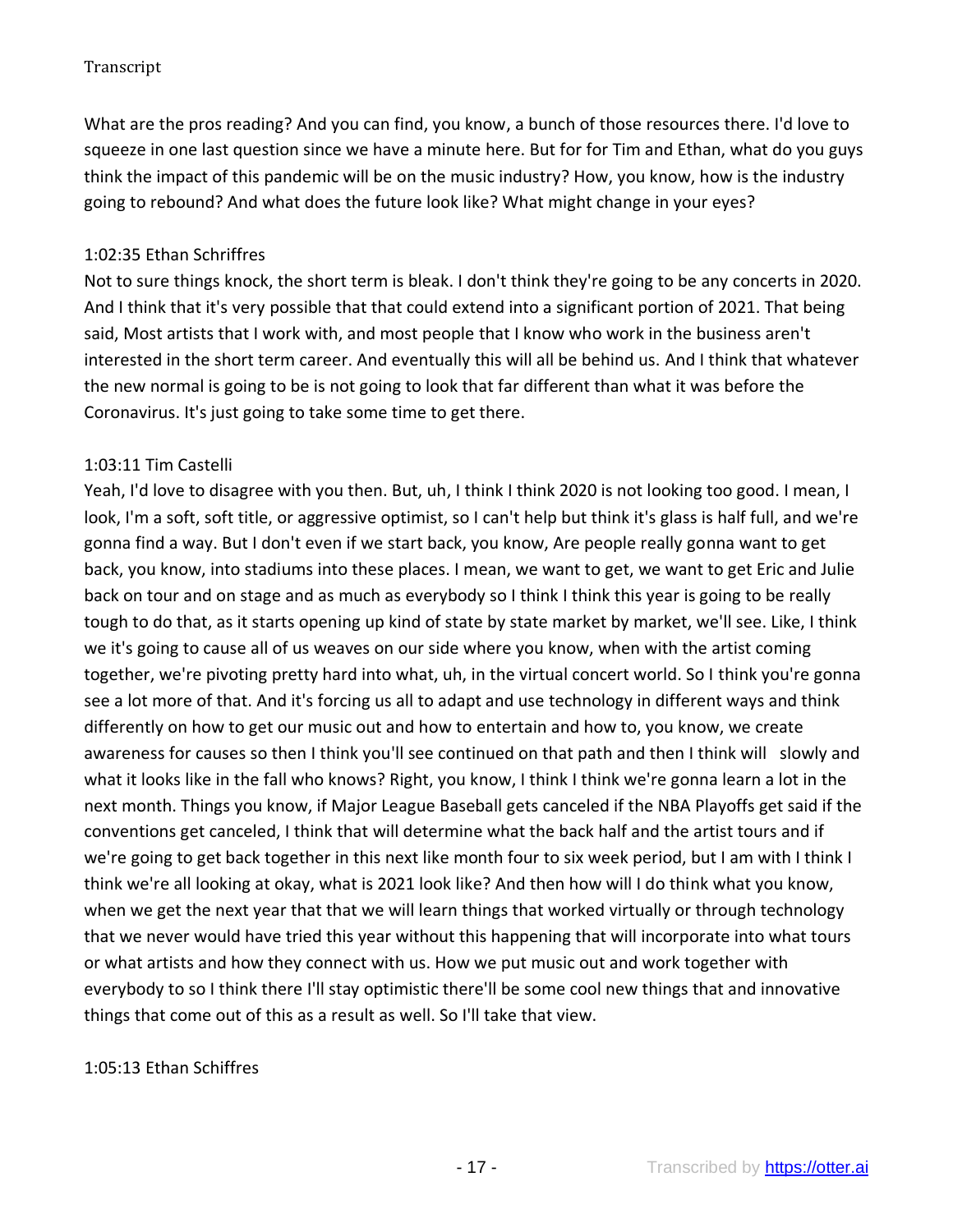Yeah, just quickly jumping in on the live streaming book, The streaming concert over the internet over zoom, or whatever stage at whatever platform, it's never going to replicate the in person experience. But it's still some form of entertainment that can keep people happy and hopeful and positive during this tough time. And it's also providing an opportunity for folks who don't live in major markets or don't live in live far away from from cities where ours would normally toward have the opportunity to get at least the spontaneity of a live concert, even if you're not getting the full production. And that's something that could could live on after the pandemic is over. And people are back touring, right.

### 1:05:48 Tim Castelli

And then the only challenge there that they would like, Sorry, I'll shut up, I promise is that, you know, how the artists really make money without touring, right? And what what is that? What are the economics look like? And how does that all ecosystem have to evolve in a new world, and that's, that's something we're gonna have to figure out together. Because it doesn't work. If you guys aren't, aren't, aren't making money, and then aren't able to do this, and what you're passionate about.

### 1:06:14 Mary Jurey

I just thought I would add that it really has, you know, I mean, music, people are creative people. And this has forced them to be almost hyper creative and coming up with the ways to do stuff. And I mean, our artists have been amazing at shifting to this online paradigm and coming out with their own idea of what that looks like, you know, we like we had a record release event that was completely virtual, that was just amazing. And then we had, you know, over 7000 people watching, which would have never happened if we weren't forced into this situation. And you know, all of them have kind of come up with their plan in a different way, which has also been really cool to see. So I think in some ways, it's really like, pushed this idea of how to promote your own music, in a virtual sense, instead of just relying on tour dates as your way to promote a record release to really like come up with different ways to do it. And it's really, in some ways, I've been just heartened by it, because it's been amazing to see all the different ideas and things. And then just on a personal level, like the other night on Friday night, I mean, I got to watch band after band after band that I love, just, you know, looking at my computer, but it was awesome. So I mean, I think those kinds of things are pushing artists to to come up with new and creative ways to promote their music, which I agree, I think will continue into the future, even when we get back to some sense of normalcy.

# 1:07:49 Ethan Udell

Thank you, and for other panelists, if you guys want to add anything as well, you're more than welcome.

# 1:07:53 Eric Holljes